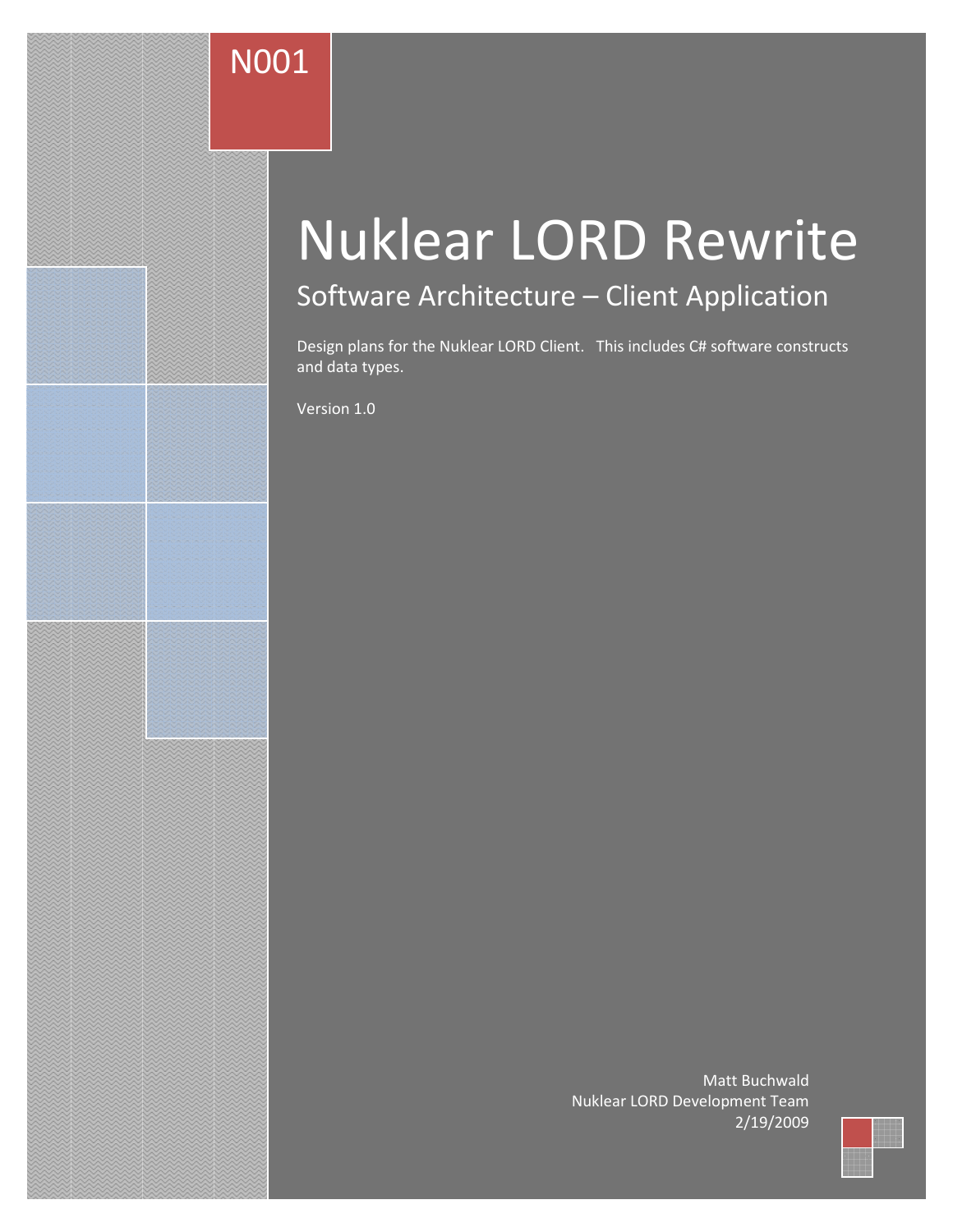## Revision History

| Version | <b>Date</b> | <b>Description</b>          |
|---------|-------------|-----------------------------|
| 0.5     | 2/19/2009   | <b>Initial Draft Review</b> |
|         |             |                             |
|         |             |                             |
|         |             |                             |
|         |             |                             |
|         |             |                             |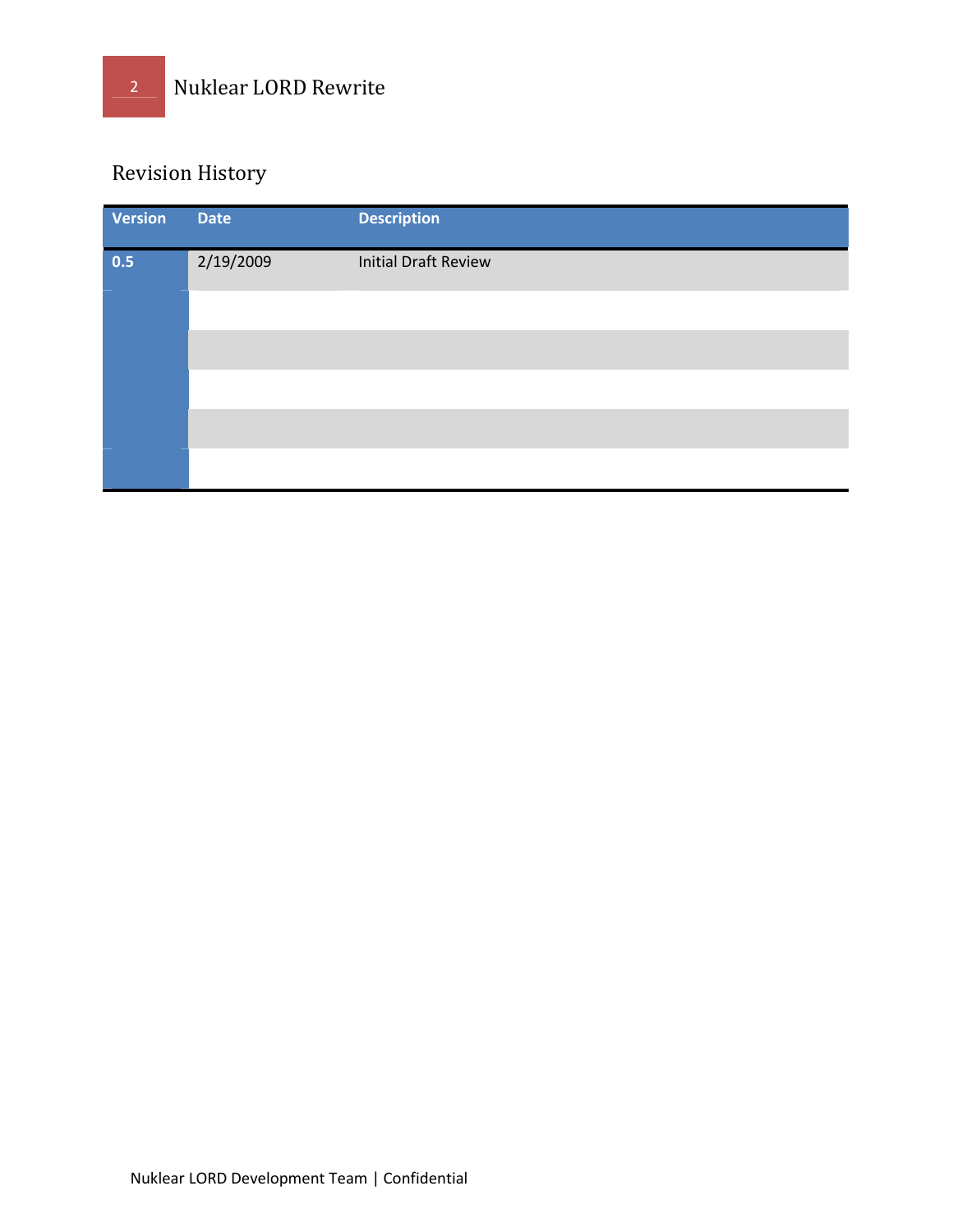## Software Architecture - Client Application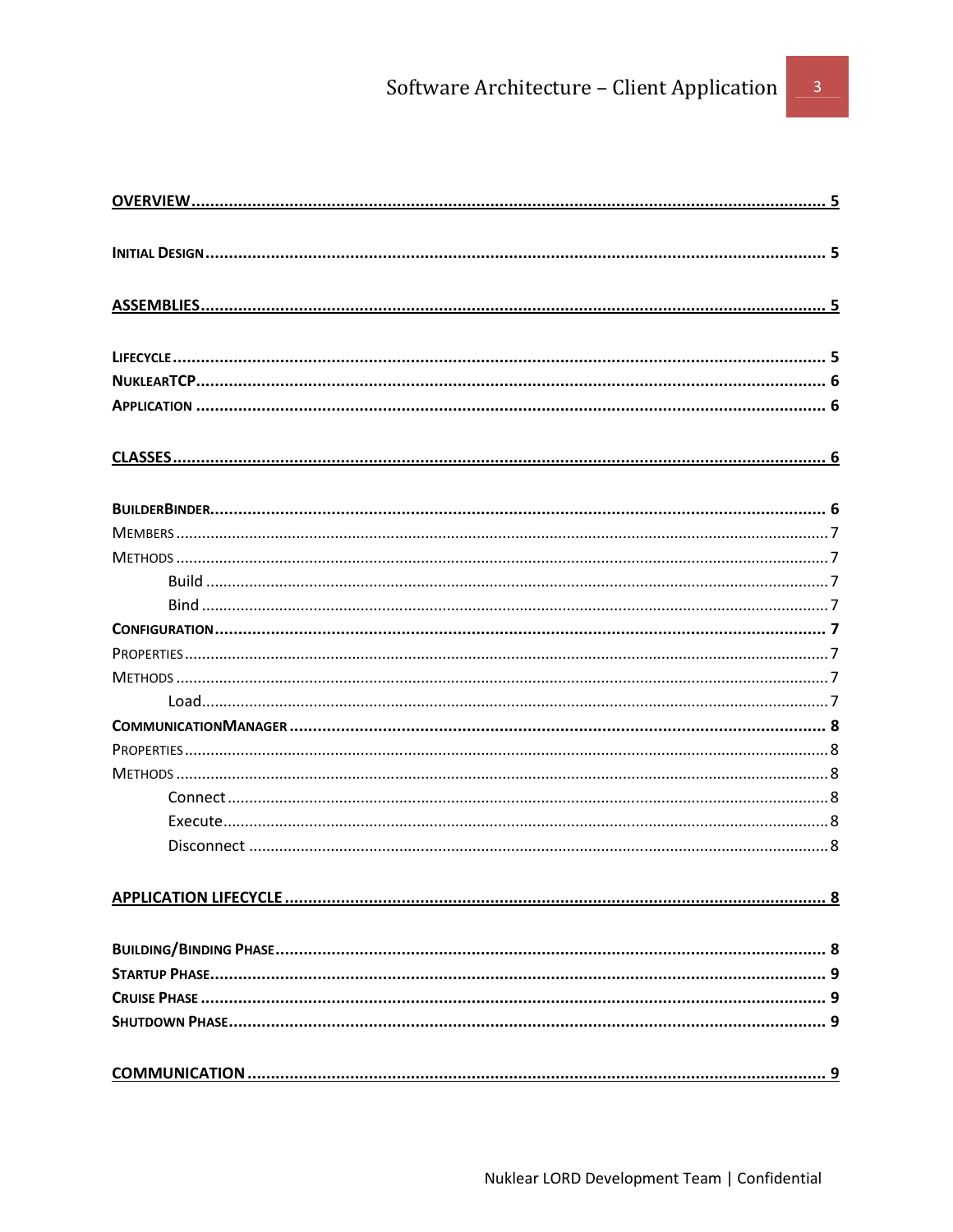## Nuklear LORD Rewrite

|--|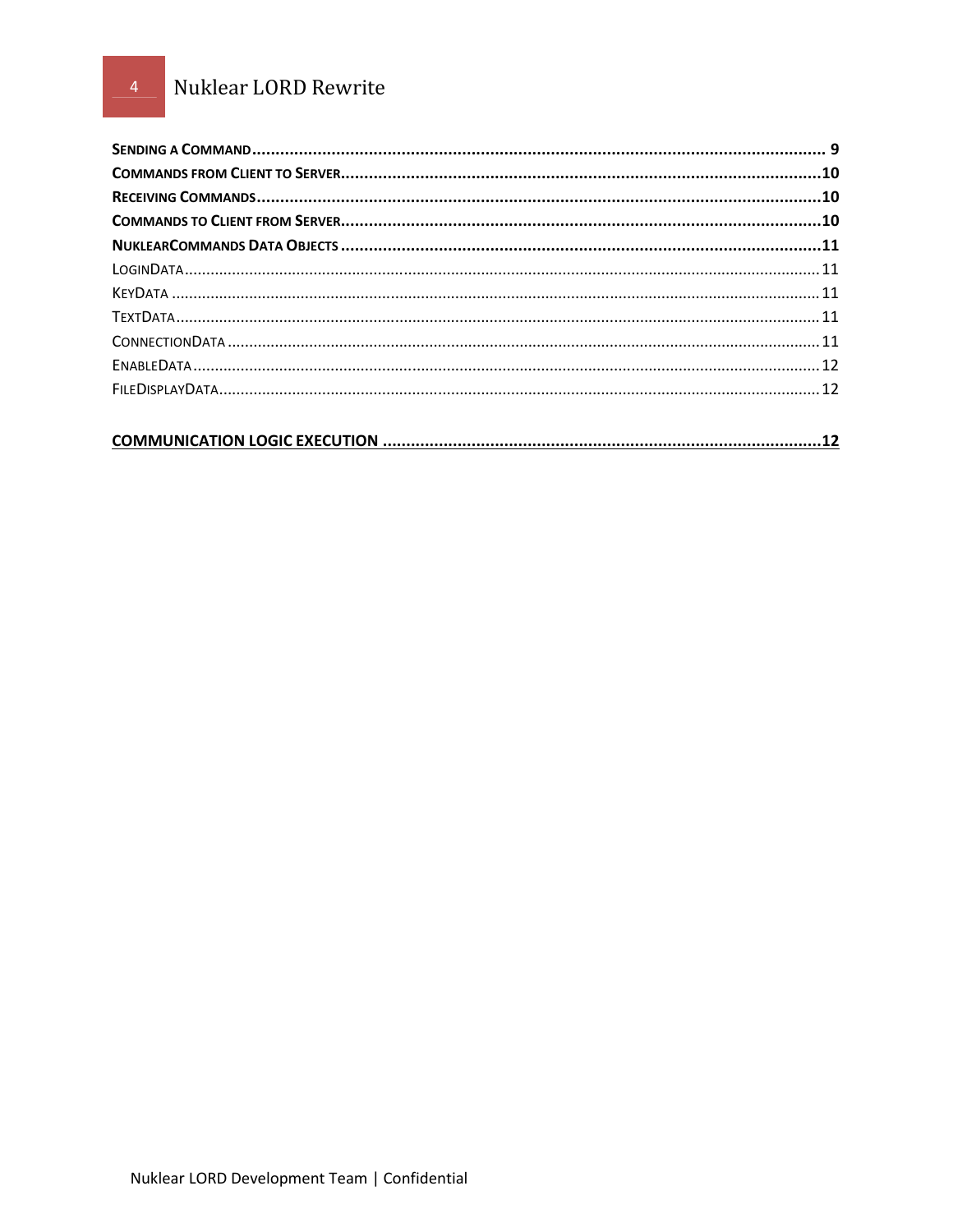## **Overview**

This specification will be used during the development of Nuklear LORD client software to track and document the major architecture decisions and intentions of the C# source code. Software development is a fluid process and it is not practical to pre-engineer the system down to every component prior to writing any code. It is more useful to design guidelines and an overall philosophy to the code structure to give the development and final code consistency and clarity.

As the software is developed, this document will grow and capture the design decisions made during the various phases of the project. Overviews of these phases are listed next.

## Initial Design

In the initial design, we present the data structures, process flow and similar abstract design considerations.

## Assemblies

The C# development will be broken into several assemblies (dll or exe) to keep the code organized and manageable.

## Lifecycle

The Lifecycle assembly performs the orderly startup and shutdown of the system.

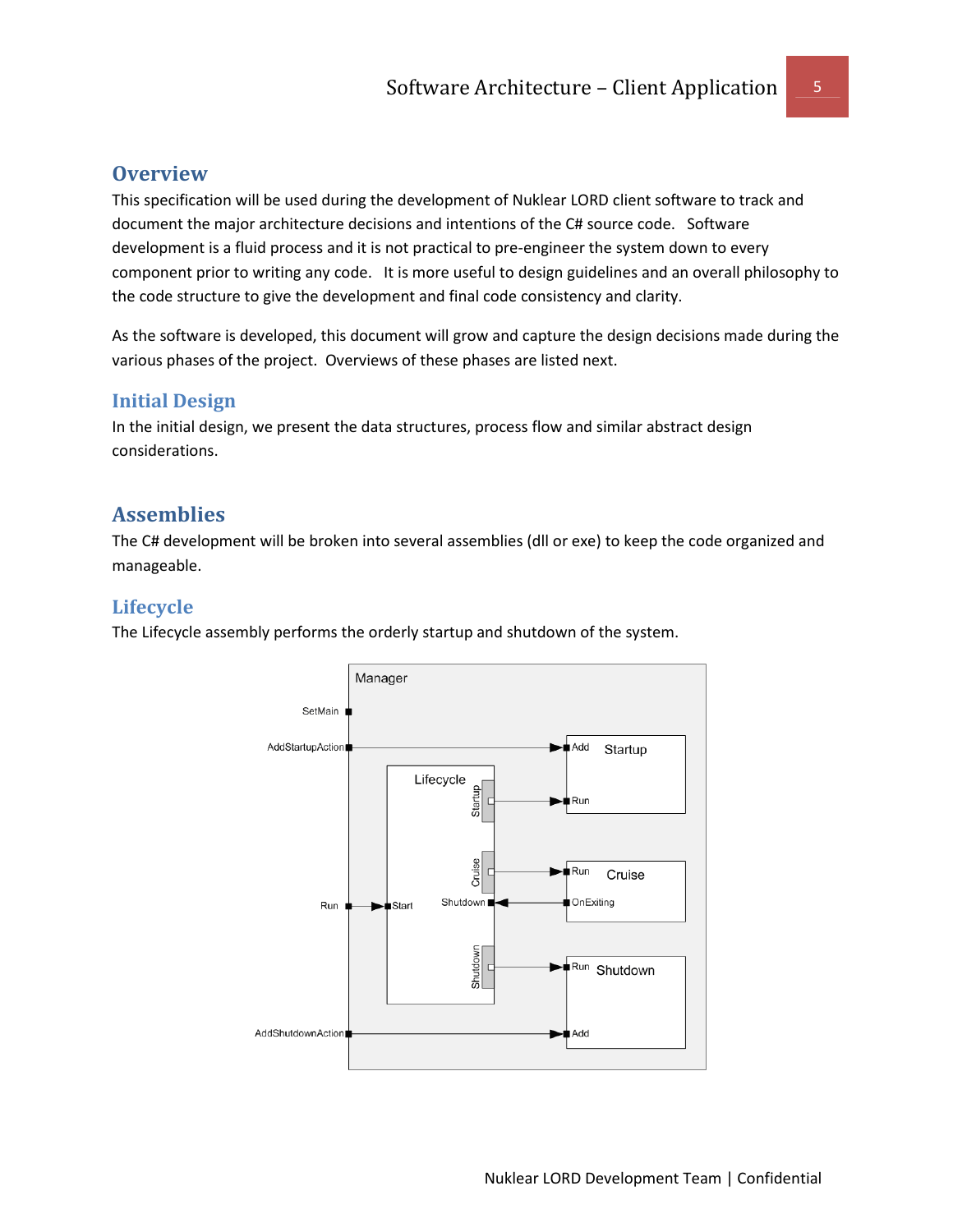## 6 Nuklear LORD Rewrite

Other assemblies may register actions to be performed during the startup and shutdown phases. SetMain is used to define the method that will be the main operating routine. There can be only one main method. The main method and actions must be registered prior to the Run command being executed.

Once the Run signal is sent, the following steps will be performed:

- 1. Execute all Startup Actions, in the order they were added. Messages for each action will be displayed on the Console.
- 2. Transfer control to the Main method. Wait until the method's execution ends.
- 3. Execute all Shutdown Actions, in the order they were added. Messages for each action will be displayed on the Console.
- 4. Exit Application.

## **NuklearTCP**

The NuklearTCP assembly will provide a conduit between the UI client application and the server. All of the client to server library interactions will be encapsulated within the NuklearTCP assembly. This will decouple the server game logic details from the UI logic, and provide a cleaner path to modification of the game development system.

The core design of the assembly is already established. Sending and receiving messages is performed by using the Write and Read commands exposed by the assembly which use the NuklearCommands enumeration type exposed by the assembly to designate the type of data sent by the command.

Various data object classes are exposed by the NuklearTCP assembly for use with the Nuklear Commands found in the NuklearCommands enumeration.

This assembly is used by both the client and server applications for communication.

## Application

This assembly will collect all the other assemblies, perform the inter-assembly binding and compile into the executable.

The application will take, as commandline parameters, the login name and password of the player.

## Classes

## BuilderBinder

The **BuilderBinder** class contains all other objects, creates them, and binds their events to each other. The builder binder will accept as arguments the commandline arguments passed to the client.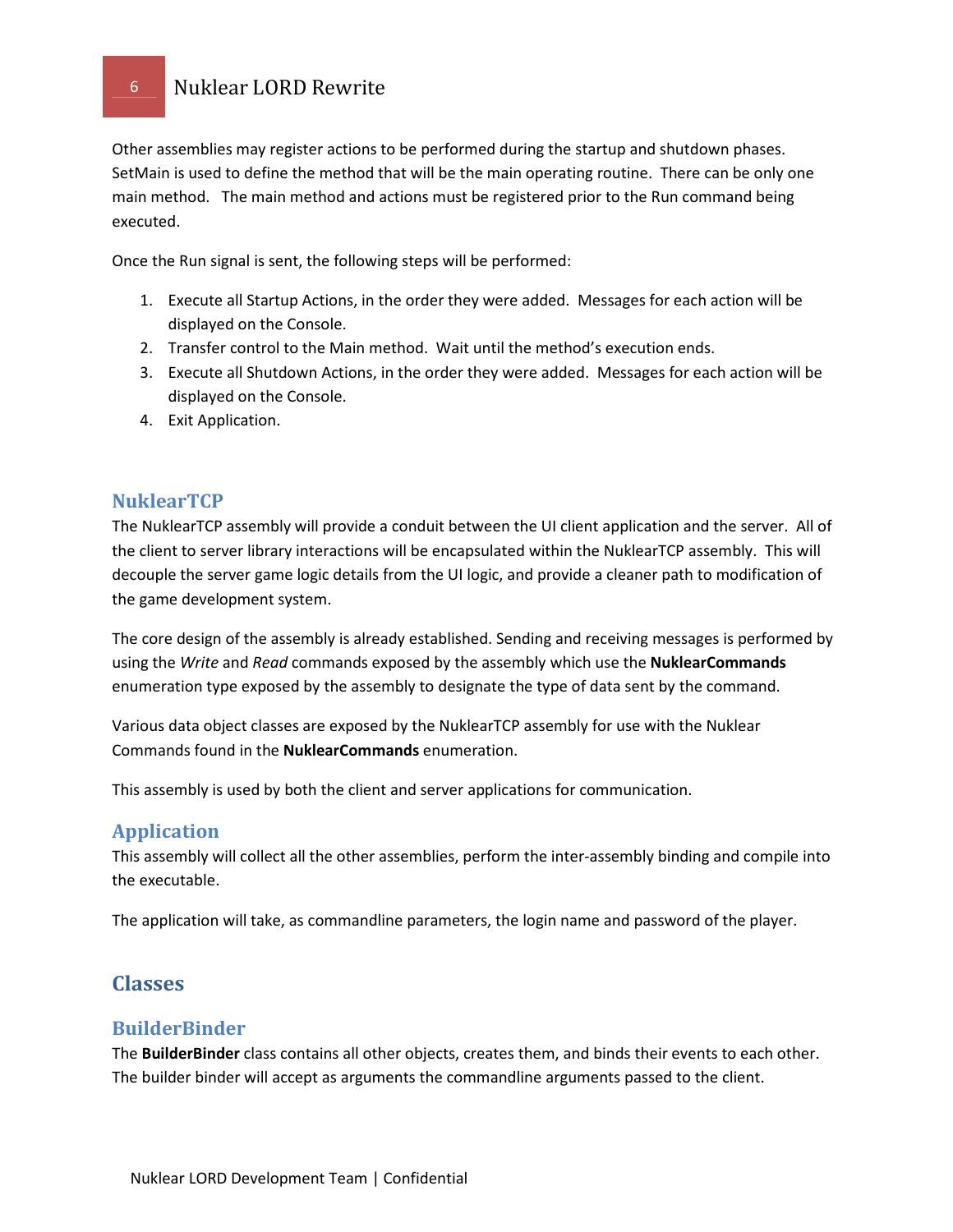#### Members

| <b>Member</b>   | Type                 | <b>Meaning</b>                                                                     |
|-----------------|----------------------|------------------------------------------------------------------------------------|
| config          | Configuration        | Object that contains and manages the<br>configuration data for the client.         |
| communications  | CommunicationManager | Objec that handles the communications with the<br>Nuklear LORD Server application. |
| lifecycleManger | LifeCycle.Manager    | Handles the startup, execution, and shutdown of<br>the application.                |
| args            | String[]             | Commandline arguments of the client application.                                   |

#### Methods

This section details the various public methods of the BuilderBinder.

```
Build 
internal void Build()
```
The Build method creates all objects using their constructors to initialize.

```
Bind 
internal void Bind()
```
The Bind method binds all objects together, wiring events as needed, including the startup and shutdown actions of the lifecycle.

## **Configuration**

The **Configuration** class manages all configuration parameters for the client.

**Properties** 

| <b>Member</b> | Type          | <b>Meaning</b>                                                                                  |
|---------------|---------------|-------------------------------------------------------------------------------------------------|
| ServerIP      | <b>String</b> | Read-only parameter that represents the IP<br>Address of the Nuklear LORD Server to connect to. |
| ServerPort    | Int           | Read-only parameter that represents the port used<br>to connect to the Nuklear LORD Server.     |

#### Methods

This section details the various public methods of the Configuration.

Load internal void Load()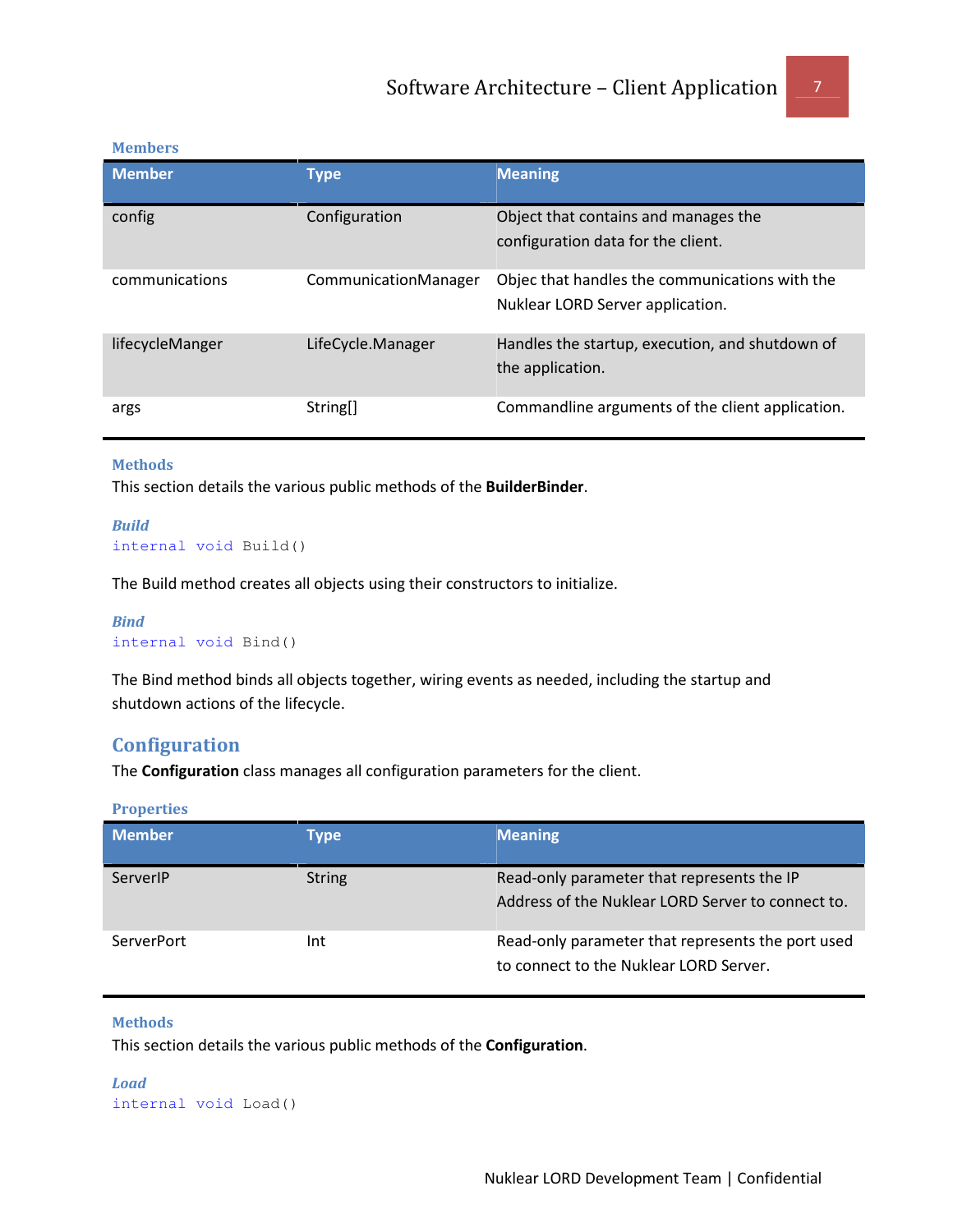8 Nuklear LORD Rewrite

The load method loads the config.xml of the client. At the present design this only loads server ip and port.

## CommunicationManager

The communication manager handles logic needed for communicating with the server.

**Properties** 

| <b>Member</b> | <b>Type</b>      | <b>Meaning</b>                                                  |
|---------------|------------------|-----------------------------------------------------------------|
| Server        | <b>TcpClient</b> | TcpClient connection to the Nuklear LORD Server<br>application. |
| Config        | Configuration    | Configuration for the client application.                       |
| Login         | <b>String</b>    | Login name of the player                                        |
| Password      | <b>String</b>    | Password of the player                                          |

#### Methods

This section details the various public methods of the CommunicationManager.

```
Connect
internal void Connect()
```
The connect method creates the server member by attempting to connect to the Nuklear LORD server.

```
Execute
internal void Execute()
```
The execute method contains the main client/server interaction logic.

```
Disconnect
internal void Disconnect()
```
The disconnect method instructs the client to end communications. This will send the Disconnect NulearCommand and then disconnect from the server.

## Application Lifecycle

## Building/Binding Phase

Upon execution, the commandline parameters are passed to the BuilderBinder. Then the Build method of the BuilderBinder is invoked, followed by the Bind method.

During the Build method, all objects are created.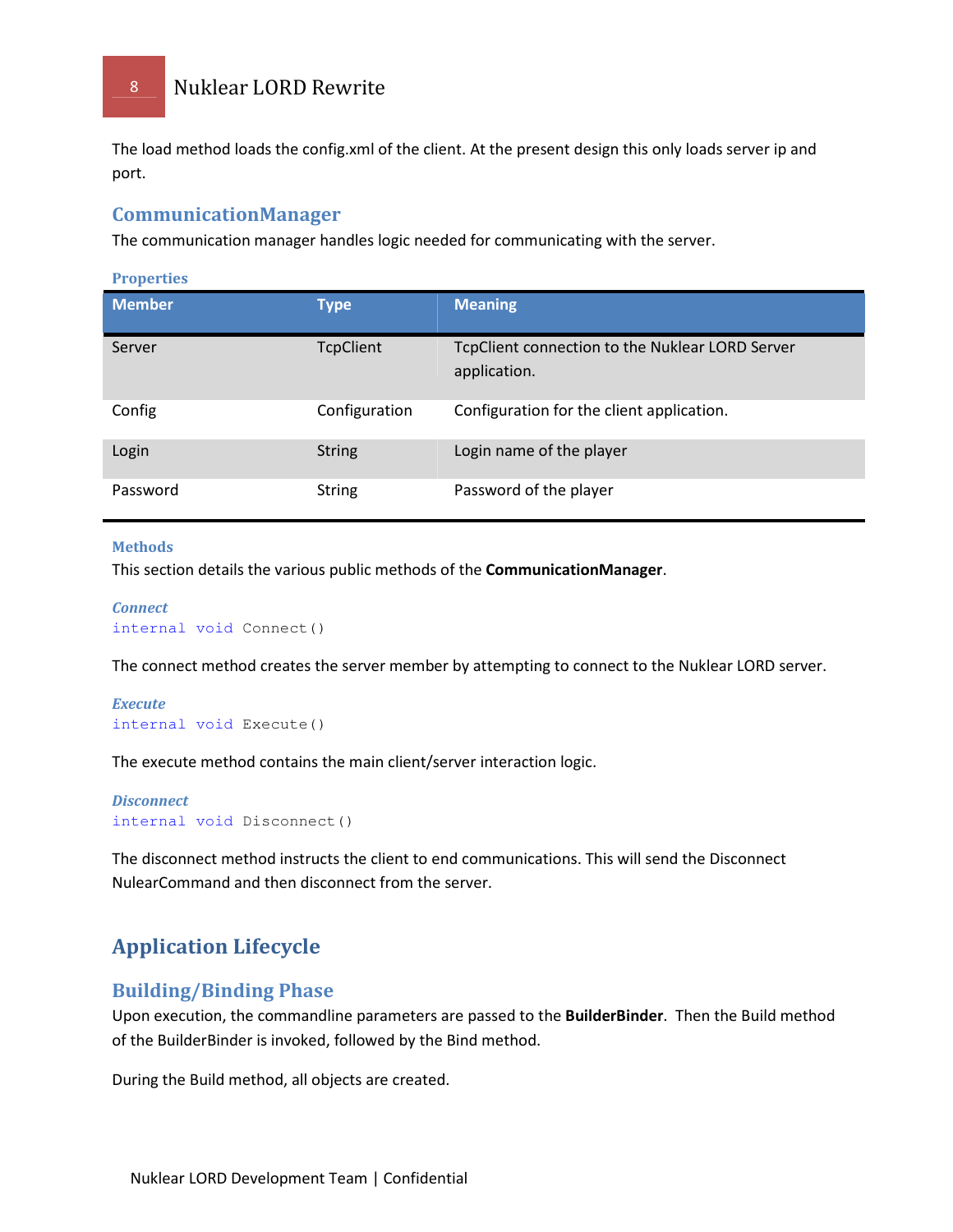During the Bind method, all objects are wired together. The login and password properties of the Communications object are set based on the commandline arguments. The Configuration object is attached to the Communications object by means of the Communications object's Config property. The lifecycle's main routine is set as the Communications object's Execute method.

Methods should be attached to the lifecycle's startup actions in the following order: The Configuration object's Load method, then the Communication object's Connect method. At the current date of the design, the Communications object's Disconnect method is the only shutdown action.

After binding objects, the lifecycle's Run method will be invoked, beginning the next phase.

## Startup Phase

The lifecycle will immediately execute all startup actions in the order they were bound, resulting in the configuration being loaded and the connection to the Nuklear LORD server being made.

## Cruise Phase

The lifecycle object will execute its main routine. Upon completion of the routine, the lifecycle will move on to the next phase.

## Shutdown Phase

The lifecycle will execute all shutdown actions in the order they were bound, resulting in the client disconnecting from the Nuklear LORD server and the application closing.

## Communication

Communication with the server application is performed over a TCP/IP connection. For the initial design of this project, the connection will be made over the localhost. The client will connect to the server using the TCPClient class. Once connected, the client can send and receive messages using the Write and Read commands exposed by the NuklearTCP assembly. The NuklearTCP protocol encodes object data into an xml stream using a command header and transmits this xml stream over a **Stream** such as a NetworkStream.

## Sending a Command

To send a command, use the Write command exposed by the NuklearTCP assembly.

public static void Write(Stream stream, object o, NuklearCommands cmd)

Pass the client's NetworkSteam, the object to serialize into the xml stream, and the command from the NuklearCommands enumeration exposed by the NuklearTCP assembly. Most of the object classes used as data for the commands are also exposed by the NuklearTCP assembly.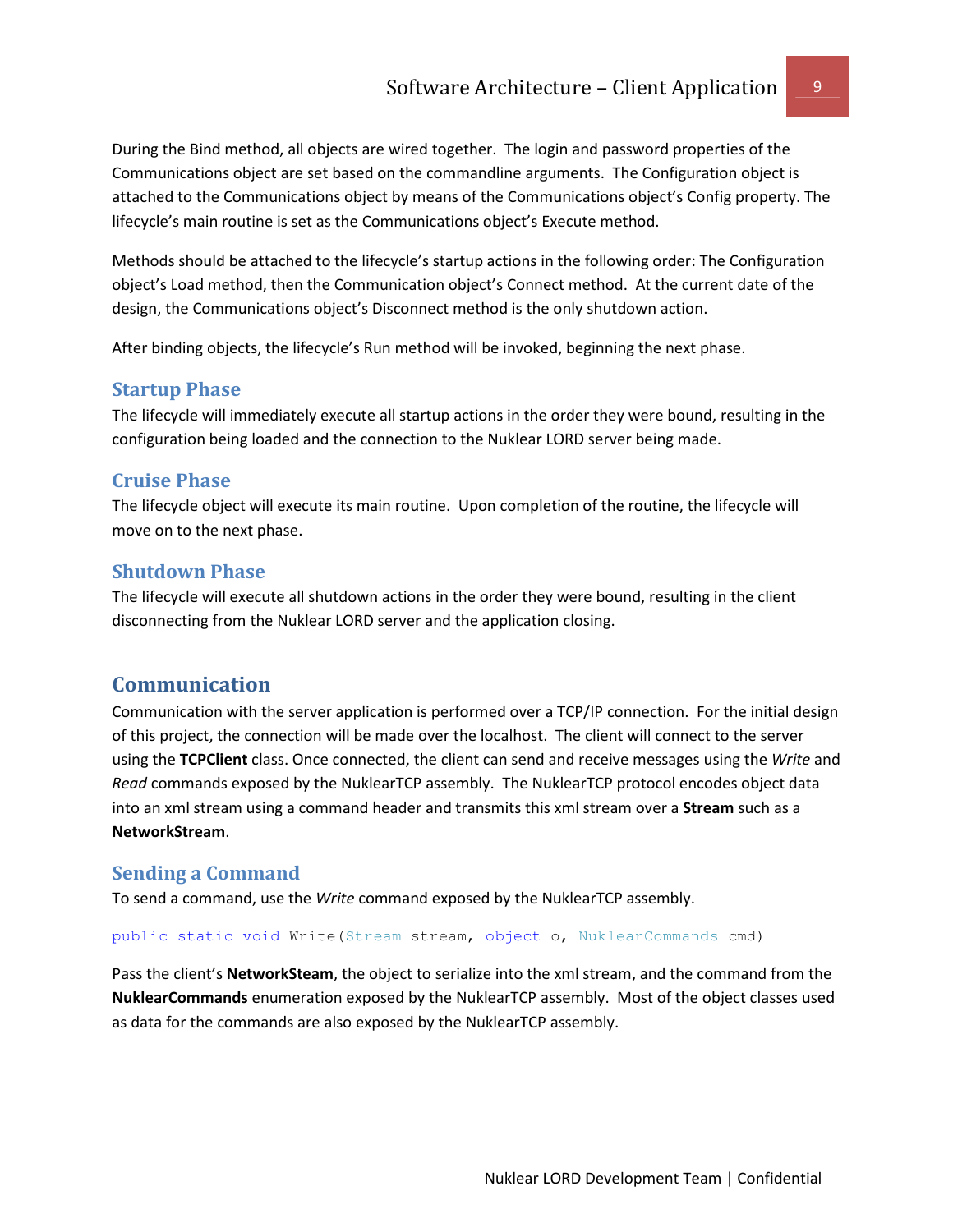| <b>NuklearCommands</b>   | <b>Data Object</b> | <b>Meaning</b>                                                                                                                                           |
|--------------------------|--------------------|----------------------------------------------------------------------------------------------------------------------------------------------------------|
| LoginCommand             | LoginData          | Sends username and password to the server.                                                                                                               |
| KeyInputCommand          | KeyData            | Sends a single keystroke to the server.                                                                                                                  |
| TextInputCommand         | <b>TextData</b>    | Sends a line of text to the server.                                                                                                                      |
| <b>DisconnectCommand</b> | null               | Sends a client disconnected message to the server. This<br>should always be the last action taken by the client<br>before closing the TCP/IP connection. |

## Commands from Client to Server

## Receiving Commands

To receive a command, use the Read command exposed by the NuklearTCP assembly.

#### public static object Read(NetworkStream stream, out NuklearCommands cmd)

The object returned is the data object of the command passed to cmd. The client's NetworkStream should be passed in as the stream. Use the cmd to determine which data object to use as the cast for the return object. And take action as needed.

## Commands to Client from Server

| <b>NuklearCommands</b>    | <b>Data Object</b> | <b>Meaning</b>                                                                                                                    |
|---------------------------|--------------------|-----------------------------------------------------------------------------------------------------------------------------------|
| ConnectionResult          | ConnectionData     | Status of the connection attempt. (Incl. invalid log data,<br>banned, etc)                                                        |
| EnableKeyInputCommand     | EnableData         | Enables or disables single keystroke input for the client (a<br>la GetKey)                                                        |
| EnableTextInputCommand    | EnableData         | Enables or disables single keystroke                                                                                              |
| <b>DisplayTextCommand</b> | TextData           | Instructs the client to display a line of text. NuklearCode<br>formatting codes are processed by the client before<br>displaying. |
| DisplayFileCommand        | FileDisplayData    | Displays the contents of a file or part of a file.                                                                                |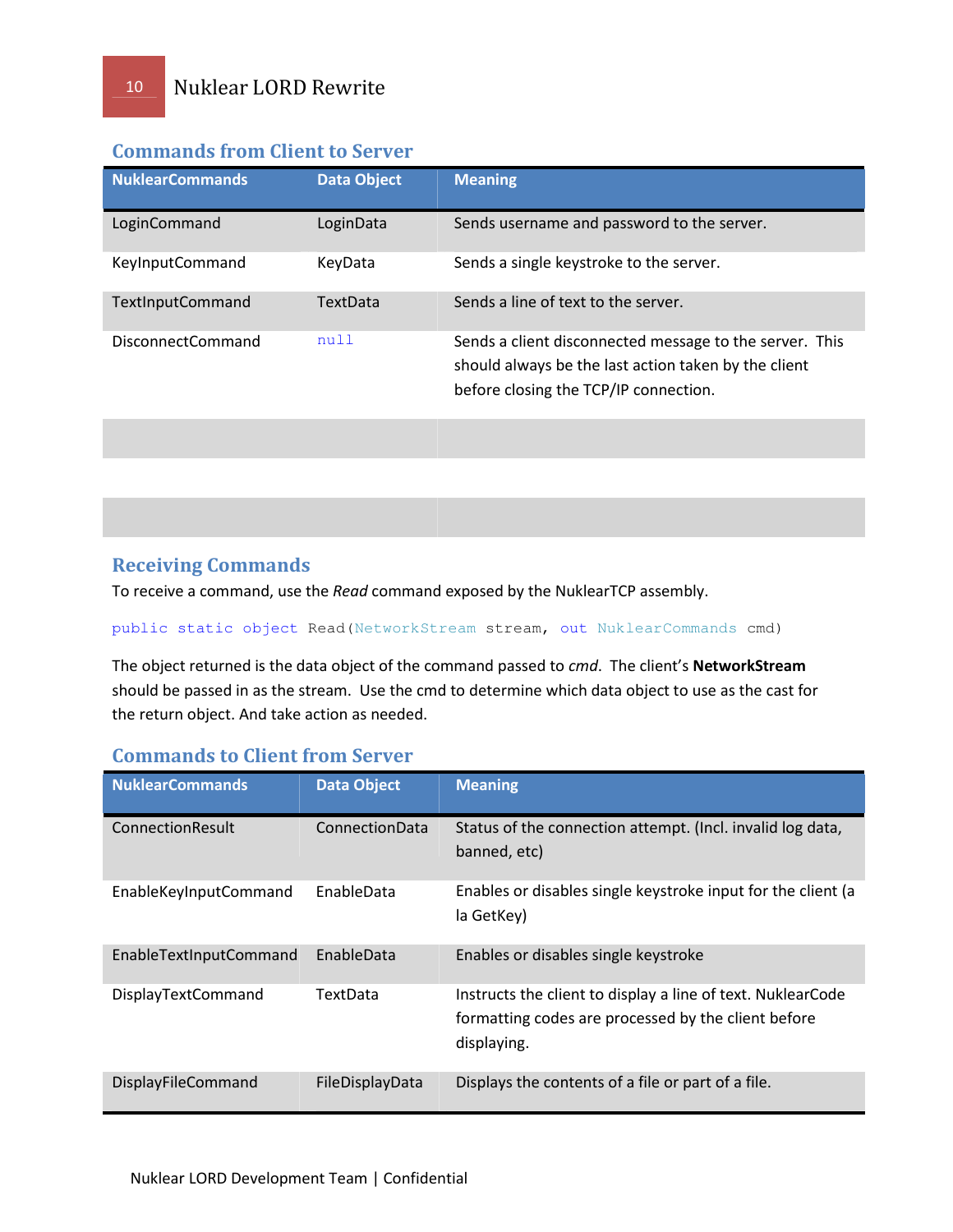|                   |      | NuklearCode formatting codes are processed by the<br>client before displaying. |
|-------------------|------|--------------------------------------------------------------------------------|
| DisconnectCommand | null | Instructs the client that the game session has concluded.                      |
|                   |      |                                                                                |

## NuklearCommands Data Objects

This section details the data object classes exposed by the NuklearTCP assembly.

## LoginData

Login data stores the player's login name and password for transmission to the server.

| <b>Parameter</b> | Type          | <b>Meaning</b>                                                                  |
|------------------|---------------|---------------------------------------------------------------------------------|
| LoginName        | <b>String</b> | Login name of the player                                                        |
| Password         | <b>String</b> | Password of the player. (Possibly encrypted, based on<br>final design decision) |

#### KeyData

Key data stores the value of the last keystroke made by the player. (Possible only after an EnableKeyInputCommand from the server)

| <b>Parameter</b> | <b>Type</b> | <b>Meaning</b>            |
|------------------|-------------|---------------------------|
| Key              | char        | Value of the key pressed. |

#### **TextData**

TextData contains a string of text data. This could be from an input or for display.

| Parameter <sup>1</sup> | <b>Type</b>   | <b>Meaning</b>      |
|------------------------|---------------|---------------------|
| <b>Text</b>            | <b>String</b> | The string of text. |

#### ConnectionData

ConnectionData contains the status of the connection attempt.

| <b>Parameter</b> | Tvpe | <b>Meaning</b>                                                   |
|------------------|------|------------------------------------------------------------------|
| <b>Status</b>    |      | ConnectionStatus Enumeration of possible connection results. See |
|                  |      |                                                                  |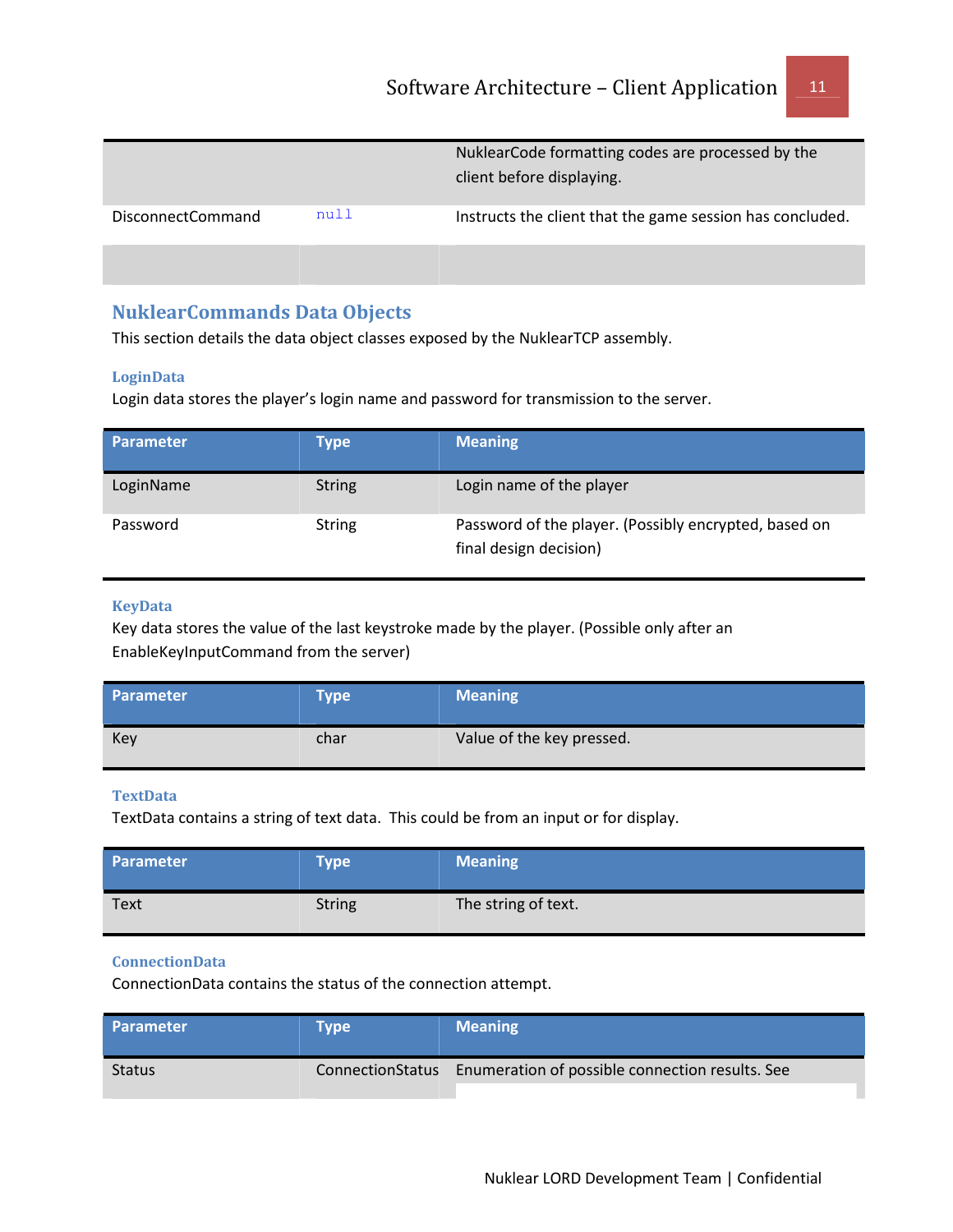|      |        | NuklearTCP documentation for more details. |
|------|--------|--------------------------------------------|
| Text | String | Additional message information.            |

#### EnableData

KeyEnableData contains a bool indicating whether or not a key input will be accepted.

| <b>Parameter</b> | Type | <b>Meaning</b>                                                                                                                                                                        |
|------------------|------|---------------------------------------------------------------------------------------------------------------------------------------------------------------------------------------|
| Enabled          | bool | If true, enable a single key or text line input. Only one<br>key or text line input shall be accepted per enabling. If<br>false, any current key or input input enabling is disabled. |

#### FileDisplayData

Login data stores the player's login name and password for transmission to the server.

| <b>Parameter</b> | <b>Type</b>   | <b>Meaning</b>                                                                                                                                                                                                                                      |
|------------------|---------------|-----------------------------------------------------------------------------------------------------------------------------------------------------------------------------------------------------------------------------------------------------|
| FileName         | <b>String</b> | Filename containing the text (may include ANSI codes) to<br>display.                                                                                                                                                                                |
| SectionName      | <b>String</b> | Subsection of the file to display. If the subsection name<br>were to be VIOLET the section of the file to display is the<br>section beginning with the line after @#VIOLET and<br>ending with the last character before the next @#<br>combination. |

## Communication Logic Execution

Upon invocation of its Execute method, the CommunicationManager shall send a LoginCommand to the server using its login and password properties to send the player's login name and password. If the login is successful, it will transition into the main execution loop. If unsuccessful, the connection result shall be displayer, along with any additional message contained in the result data, and execution shall end.

The main execution loop will display text and data when any of the display commands are received. This shall be done as soon as the command is received. Data to be displayed shall be done in the manner described by the descriptions shown in the Communication section of this document.

Upon receiving an EnableKeyInputCommand with the Enabled property set true, the system shall accept one keystroke from the user, display it on the s screen, and continue operation. While waiting for a